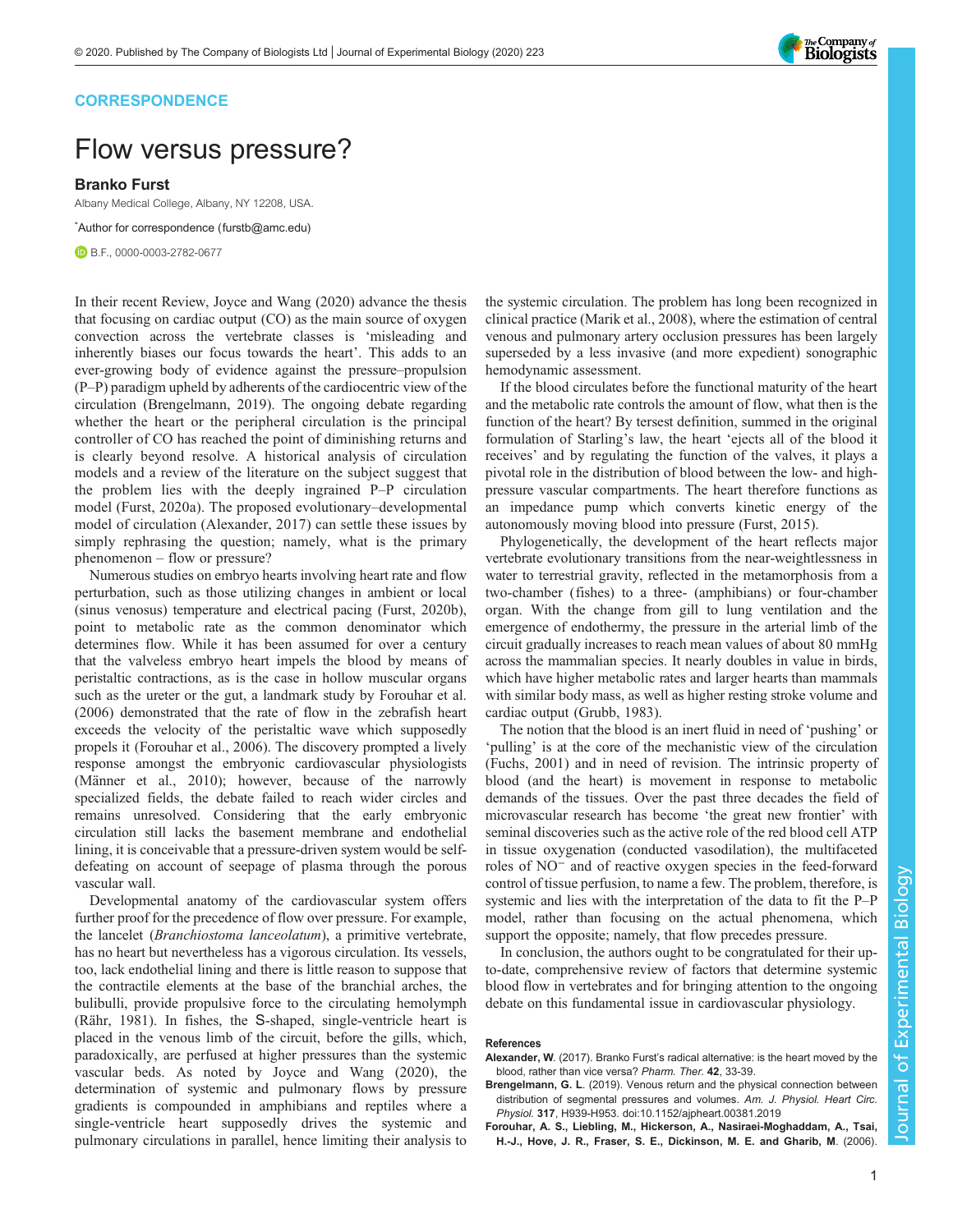<span id="page-1-0"></span>[The embryonic vertebrate heart tube is a dynamic suction pump.](https://doi.org/10.1126/science.1123775) Science 312, [751-753. doi:10.1126/science.1123775](https://doi.org/10.1126/science.1123775)

Fuchs, T. (2001). The Mechanization of the Heart: Harvey and Descartes. Rochester, NY: University of Rochester Press.

Furst, B[. \(2015\). The heart: pressure-propulsion pump or organ of impedance?](https://doi.org/10.1053/j.jvca.2015.02.022) J. Cardiothorac. Vasc. Anesth. 29[, 1688-1701. doi:10.1053/j.jvca.2015.02.022](https://doi.org/10.1053/j.jvca.2015.02.022)

Furst, B. (2020a). The Heart and Circulation: an Integrative Model. Cham, Switzerland: Springer Nature.

Furst, B. (2020b). Heart rate perturbations. In The Heart and Circulation: An Integrative Model, pp. 53-56. Cham, Switzerland: Springer Nature.

- Grubb, B. R[. \(1983\). Allometric relations of cardiovascular function in birds.](https://doi.org/10.1152/ajpheart.1983.245.4.H567) Am. J. Physiol. Heart Circ. Physiol. 245[, H567-H572. doi:10.1152/ajpheart.1983.](https://doi.org/10.1152/ajpheart.1983.245.4.H567) [245.4.H567](https://doi.org/10.1152/ajpheart.1983.245.4.H567)
- Joyce, W. and Wang, T[. \(2020\). What determines systemic blood flow in](https://doi.org/10.1242/jeb.229054) vertebrates? J. Exp. Biol. 223[, jeb229054. doi:10.1242/jeb.229054](https://doi.org/10.1242/jeb.229054)
- Männer, J., Wessel, A. and Yelbuz, T. M[. \(2010\). How does the tubular embryonic](https://doi.org/10.1002/dvdy.22265) [heart work? Looking for the physical mechanism generating unidirectional blood](https://doi.org/10.1002/dvdy.22265) [flow in the valveless embryonic heart tube.](https://doi.org/10.1002/dvdy.22265) Dev. Dyn. 239, 1035-1046. doi:10. [1002/dvdy.22265](https://doi.org/10.1002/dvdy.22265)
- Marik, P. E., Baram, M. and Vahid, B[. \(2008\). Does central venous pressure predict](https://doi.org/10.1378/chest.07-2331) fluid responsiveness?. Chest 134[, 172-178. doi:10.1378/chest.07-2331](https://doi.org/10.1378/chest.07-2331)

Rähr, H[. \(1981\). The ultrastructure of the blood vessels of Branchiostoma](https://doi.org/10.1007/BF00310102) [lanceolatum \(Pallas\) \(Cephalochordata\).](https://doi.org/10.1007/BF00310102) Zoomorphology 97, 53-74. doi:10. [1007/BF00310102](https://doi.org/10.1007/BF00310102)

doi:10.1242/jeb.229039

#### CORRESPONDENCE RESPONSE

## Response to 'Flow versus pressure?'

#### William Joyce<sup>1,2,\*</sup> and Tobias Wang<sup>1</sup>

<sup>1</sup>Zoophysiology, Department of Bioscience, Aarhus University, 8000 Aarhus C, Denmark <sup>2</sup>Department of Biology, University of Ottawa, 30 Marie Curie, Ottawa, ON K1N 6N5, Canada

\* Author for correspondence [\(william.joyce@bios.au.dk\)](mailto:william.joyce@bios.au.dk)

W.J., [0000-0002-3782-1641](http://orcid.org/0000-0002-3782-1641)

We are tremendously grateful for the positive comments shared by Dr Furst ([Furst, 2020a\)](#page-2-0), and regret that we were not aware of his book [\(Furst, 2020b](#page-2-0)) sooner, in order to give his ideas due consideration in our original article ([Joyce and Wang, 2020\)](#page-2-0).

We echo Dr Furst's argument that the regulation of blood flow takes precedence over blood pressure. This was indeed eloquently expressed almost a century ago, when the Austrian physiologist Adolf Jarisch Jr stated 'for the development of the doctrine of the circulation, it was undoubtedly fatal that the measurement of blood flow was comparatively laborious, but that blood pressure could be determined so easily. That is why the sphygmomanometer gained such a fascinating influence, although most organs do not need pressure, but flow' ([Jarisch, 1928\)](#page-2-0). It is unfortunate that this has not become more widely appreciated.

Central venous pressure (CVP) represents a case in point, and has, as explained by [Furst \(2020a\)](#page-2-0), been challenged as a reliable indicator for haemodynamic status in the clinical context [\(Marik](#page-2-0) [et al., 2008](#page-2-0)). In a classic Starling curve, cardiac output (CO) is expected to increase when CVP rises. However, this only holds true under defined conditions [\(Berlin and Bakker, 2015\)](#page-2-0) and critically depends on what is determining the change in central venous pressure. For example, CVP will decrease in conditions where increased cardiac contractility is increased ([Joyce and Wang, 2020\)](#page-2-0).

In situ perfused slider turtle (Trachemys scripta) hearts provide a curious example. [Farrell et al. \(1994\)](#page-2-0) clearly demonstrated the archetypal Starling response when filling pressure was increased by increasing the height of the column filling the heart (Fig. 1A). However, turtle atria contain smooth muscle (an apparently unique trait amongst vertebrates; [Joyce et al., 2020\)](#page-2-0) that, when constricted, reduces CO. Using a similar perfused heart preparation, we could stimulate this atrial smooth muscle to constrict by adding histamine, whilst the heart filled from a constant pressure head [\(Joyce et al.,](#page-2-0) [2019\)](#page-2-0). Under this condition, CVP rose whilst CO fell. Conversely, inhibiting smooth muscle contraction with wortmannin caused CO to increase and cardiac filling pressure to decrease (Fig. 1B). This shows that increased CVP does not necessarily augment CO, as a



Fig. 1. A change in central venous pressure (CVP) is not a reliable indicator for a change in cardiac output (CO) or haemodynamic status. Both representative examples are from in situ perfused slider turtle (Trachemys scripta) hearts. (A) A classic 'Starling curve' achieved by altering filling pressure (i.e. raising the pressure head filling the heart). (B) When a heart is perfused under unchanged filling conditions, the regulation of atrial tone controls cardiac filling. Constriction of the atria with histamine increases CVP and decreases CO. Wortmannin (a smooth muscle contraction inhibitor) increases CO as venous pressure falls. A: redrawn from [Farrell et al. \(1994\);](#page-2-0) B: data from [Joyce et al. \(2019\).](#page-2-0)